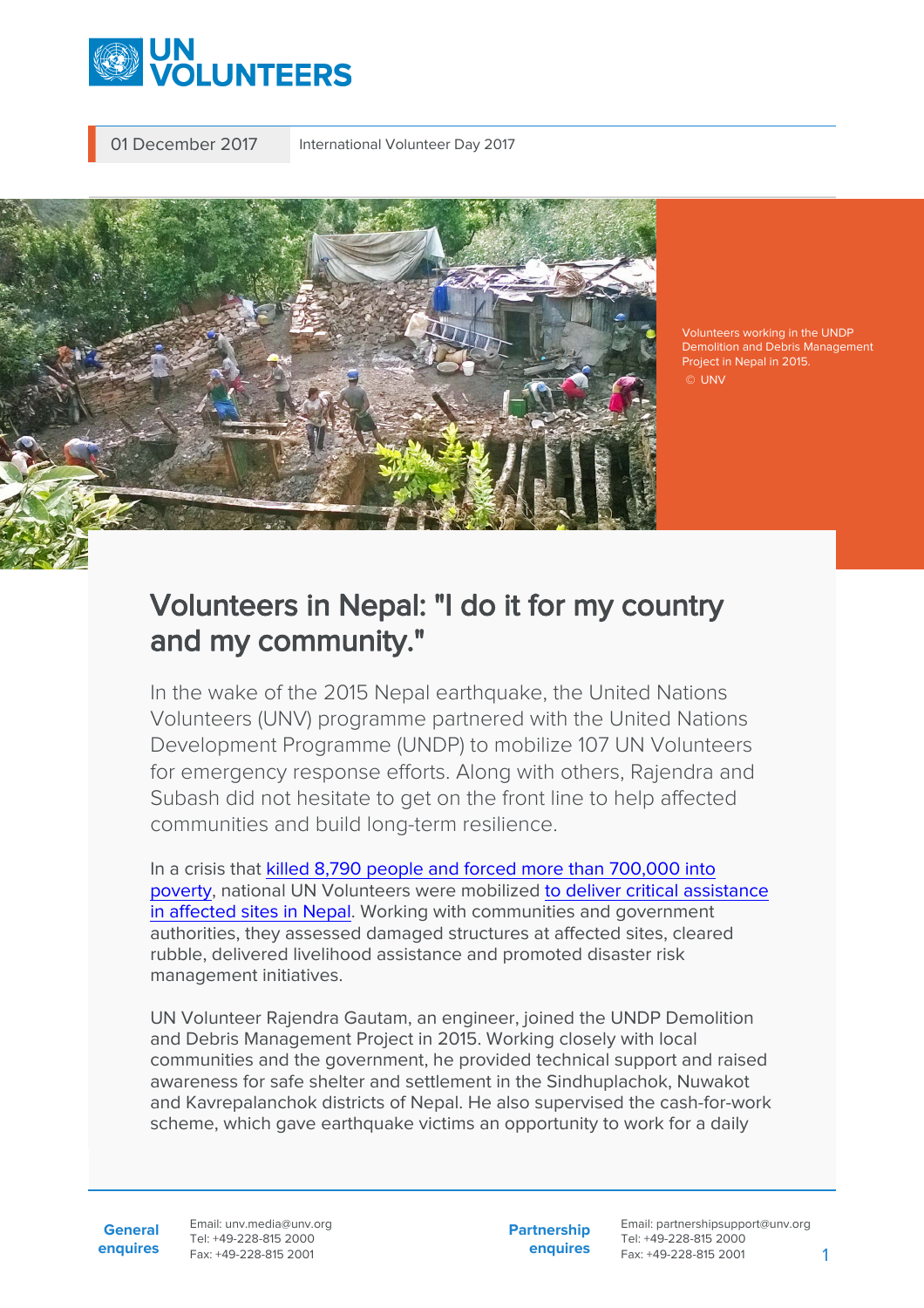

income.

Rajendra and his team in Nepal (2015).

"Volunteerism really promotes international cooperation to recover and rehabilitate the crisisaffected communities. Local people worked to remove debris for themselves, and have become more resilient," explains Rajendra.

Another volunteer, Subash Gyawali, has been working in the Regional Emergency Operation Center of Surkhet, established as part of the Comprehensive Disaster Risk Management Programme of UNDP. His main role has been to collect information about the hazards (floods, landslides, fires, etc.) occurring in different districts, and transmitting it to the National Emergency Operation Center. This comprehensive data is crucial to facilitate timely and coordinated emergency response across districts and regions.

### Subash in front of the Regional Emergency Operation Center of Surkhet (2017).

In addition, Subash has been helping local communities become more prepared and resilient. He has supervised awareness-raising programmes, first aid and search and rescue trainings, in collaboration with Red Cross Volunteers, Community Volunteers and the Nepal Police and Army.

## **44** "Volunteerism is a service that you do from the

**General enquires** Email: unv.media@unv.org Tel: +49-228-815 2000 Fax: +49-228-815 2001

**Partnership enquires**

Email: partnershipsupport@unv.org Tel: +49-228-815 2000 Fax: +49-228-815 2001 2